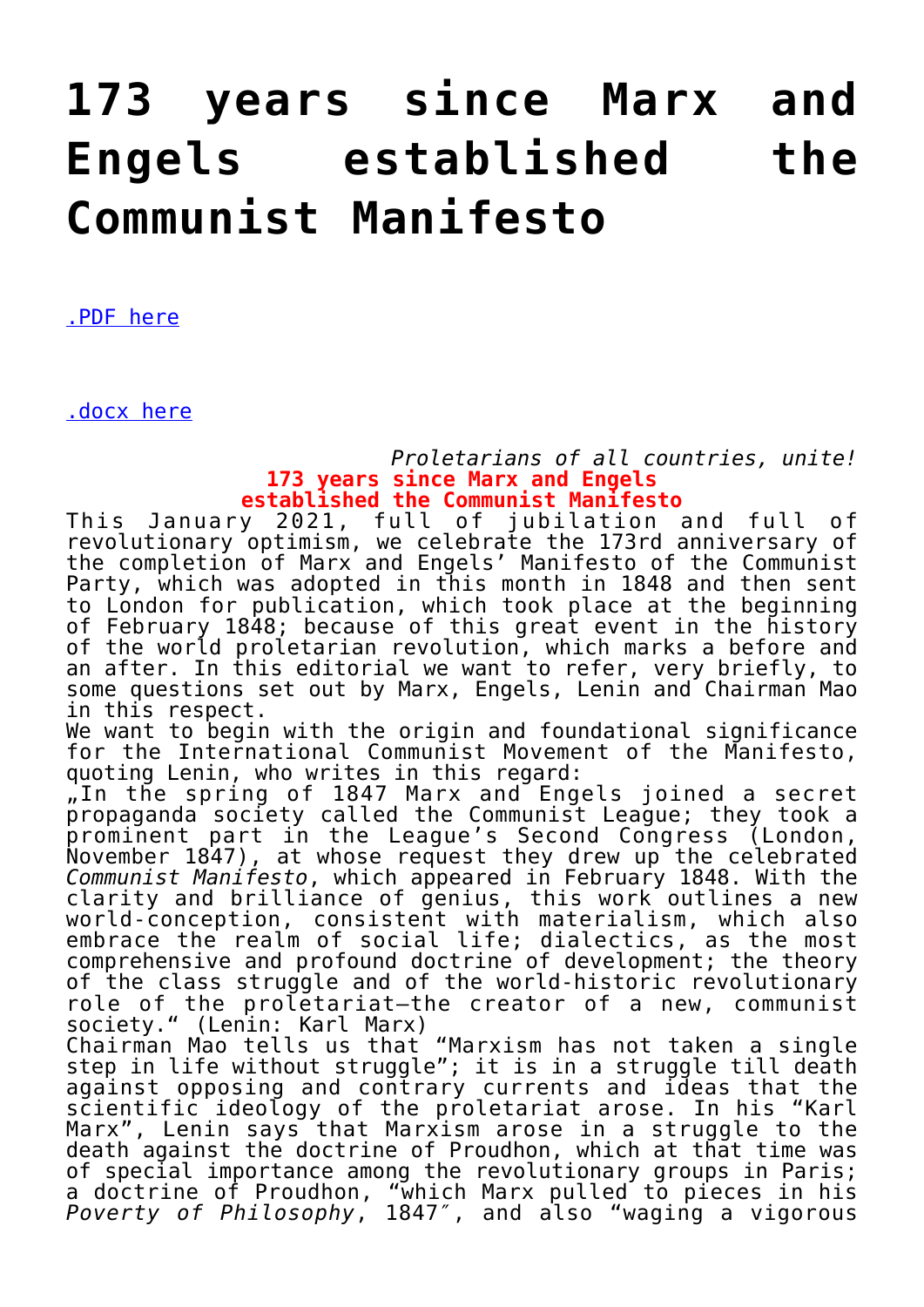struggle against the various doctrines of petty-bourgeois socialism" (Lenin: Karl Marx).

In the Statement of the Maoist Parties and Organisations of November 2020, for the Celebration of the 200th Anniversary of the Great Frederick Engels, some very significant historical facts concerning the Manifesto are clearly summarised:

"Our founders, Karl Marx and Frederick Engels were united in their work with an indestructible bond in their thoughts and actions, in their joint struggle for the emancipation of the proletariat. They are the authors of the Manifesto of the Communist Party in 1848, the certificate of birth of the International Communist Movement. Its publication coincides with the great revolutionary upsurge of the years 1848-1849, which would shake the whole of Europe, from England to Hungary, when for the first time in history an armed confrontation between the proletariat and the bourgeoisie took place. Marxism was forged and tempered in the fire of class struggle. The two-line struggle initiated by Engels and crowned with Marx's work was fundamental to the important victory of the Marxist Red Faction at the Second Congress of the Leagueof the Just in November 1847. At this Congress, personally led by Karl Marx and having Frederick Engels as his secretary, the modification of the name of the League, which will be called the League of Communists from now on, was approved and its old motto, "All men are brothers", was changed to the immortal motto: "Proletarians of all countries, unite!""

Marx and Engels are the fathers of scientific communism, they are the authors of the Manifesto, that is why we transcribe below Engels' letter to Marx, 23-24 November 1847, which reads:

"Give a little thought to the Confession of Faith. I think we would do best to abandon the catachetical form and call the thing Communist Manifesto! Since a certain amount of history has to be narrated in it, the form hitherto adopted is quite unsuitable. I shall be bringing with me the one from here, which I did; it is in simple narrative form, but wretchedly worded, in a tearing hurry. I start off by asking: What is communism? and then straight on to the proletariat—the history of its origins, how it differs from earlier workers, development of the antithesis between the proletariat and the bourgeoisie, crises, conclusions. In between, all kinds of secondary matter and, finally, the communists' party policy, in so far as it should be made public. The one here has not yet been submitted in its entirety for endorsement but, save for a few quite minor points, I think I can get it through in such a form that at least there is nothing in it which conflicts with our views."

In the margin of this letter from Engels to Marx, Lenin noted: "Engels wrote the draft of the Communist Manifesto".

Lenin's annotation in the margin of Engels' letter is a just and correct recognition of Engels' role in the establishment of the Manifesto, a historical accuracy which is completed by his article "The Marx-Engels Correspondence", where Lenin writes: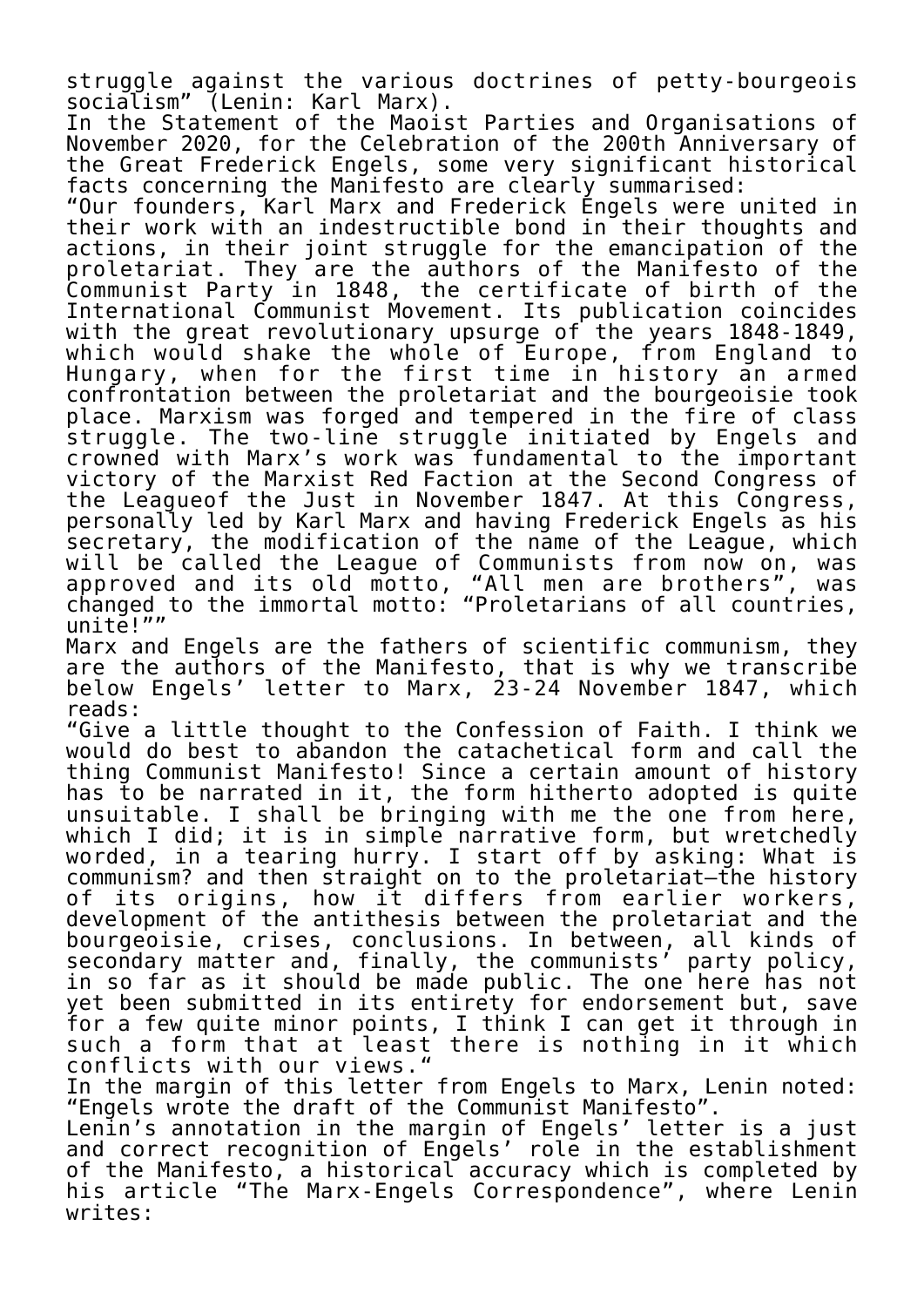"This historical letter of Engels's on the first draft of a work which has travelled all over the world and which to this (lay is true in all its fundamentals and as actual and topical as though it were written yesterday, clearly proves that Marx and Engels are justly named side by side as the founders of modern socialism."

But for a better understanding of the historical relationship of the two authors, more specifically in the elaboration of the Manifesto, it is worth quoting the part of Engels' letter to Marx, 26 October 1847, in which he gives an account of his interview with Louis Blanc, as follows:

You, I said, were the chief: Vous pouvez regarder M. Marx comme le chef de notre parti (i.e. de la fraction la plus avancée de la démocratie allemande, que je représentais vis-àvis de lui) [You can regard Mr Marx as the head of our party (i. e. of the most advanced section of German democracy, which I was representing vis-à-vis him) and his recent book against Mr Proudhon as our programme.] et son récent livre contre M. Proudhona comme notre programme."3 Of this he took most careful note.

Moreover, Engels wrote in the PREFACE TO THE GERMAN EDITION OF 1883:

The basic thought running through the Manifesto – that economic production, and the structure of society of every historical epoch necessarily arising therefrom, constitute the foundation for the political and intellectual history of that epoch; that consequently (ever since the dissolution of the primaeval communal ownership of land) all history has been a history of class struggles, of struggles between exploited and exploiting, between dominated and dominating classes at various stages of social evolution; that this struggle, however, has now reached a stage where the exploited and oppressed class (the proletariat) can no longer emancipate itself from the class which exploits and oppresses it (the bourgeoisie), without at the same time forever freeing the whole of society from exploitation, oppression, class struggles – this basic thought belongs solely and exclusively to Marx.\*

I have already stated this many times; but precisely now is it necessary that it also stand in front of the Manifesto itself. (\*"This proposition," I wrote in the preface to the English translation, "which, in my opinion, is destined to do for history what Darwin' s theory has done for biology, we both of us, had been gradually approaching for some years before 1845. How far I had independently progressed towards it is best shown by my Conditions of the WorkingClass in England. But when I again met Marx at Brussels, in spring 1845, he had it already worked out and put it before me in terms almost as clear as those in which I have stated it here." [Note by Engels to the German edition of 1890])

This leads to the precision of Chairman Gonzalo, at the First Congress of the CPP, coincidentally in January 1988, that: Marx and Engels, mainly Marx, established the Communist Manifesto. A precision, which Engels himself declared, as we have seen in the above quotations, and thereby recognised